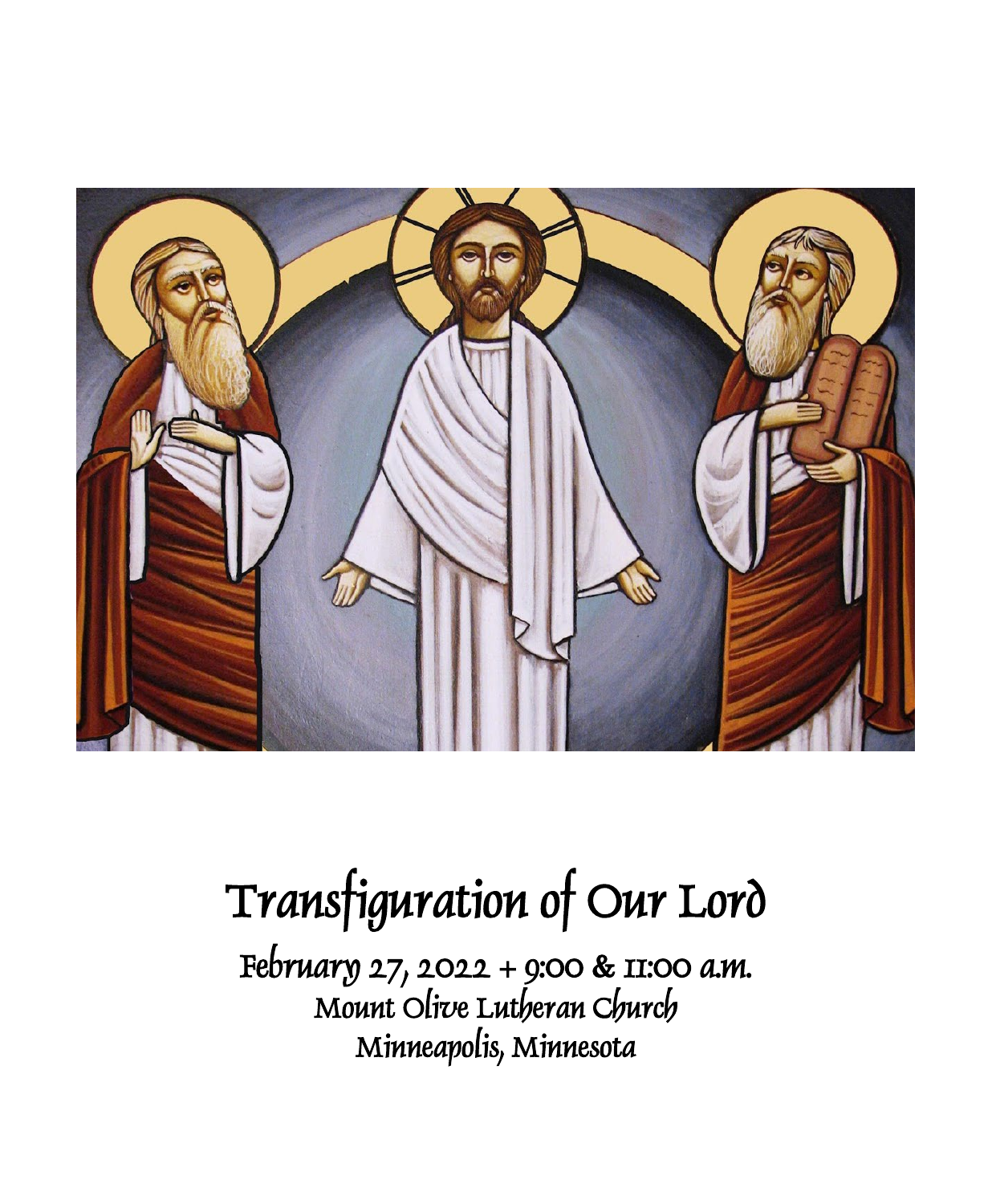# Welcome to Worship at Mount Olive!

Mount Olive is a congregation of the Evangelical Lutheran Church in America. It is a community in and of the city where all are welcome in every aspect of congregational life. Worship is central to our life together, and our weekly gathering around Word and Sacrament strengthens us for our work as people of God in this and in every place.

An elevator to the lower and street levels can be found at the northwest corner of the education wing. Restrooms are located on the main floor and lower level. Turn right as you exit the narthex, then turn left. Restrooms are at the end of the hall, next to the elevator. Please ask an usher if you need assistance!

**Mount Olive is equipped with a hearing assist loop.** If you use a hearing aid equipped with a T-Coil, switch your device to T-Coil to access. If your aid does not have that option, small headsets are available. Ask an usher for assistance.

**Helps for following the liturgy:** Numbers marked with the word "page..." in small case are in the front portion of the hymnal at the bottom left and right corners of the page. Numbers marked with the word "HYMN..." are in the back portion of the hymnal in the upper left and right corners of the page. Note that the psalms are numbered as hymns 1-150.

**Hymns 901-1100** are found in the purple hymnal supplement, *All Creation Sings*, and are indicated as "ACS HYMN …"

# Focus on the Season: The Transfiguration of Our Lord, year C

Witnesses to the glory of the Triune God revealed in the face of Jesus will be unable to avoid reflecting that glory in the world. It was true for Moses. It was doubtless true for Peter, James, and John, though perhaps a little delayed. We pray that it will be true of all of us who see God's glory in the Word and in the Supper, we who are being "transformed into the same image" by the Holy Spirit of God.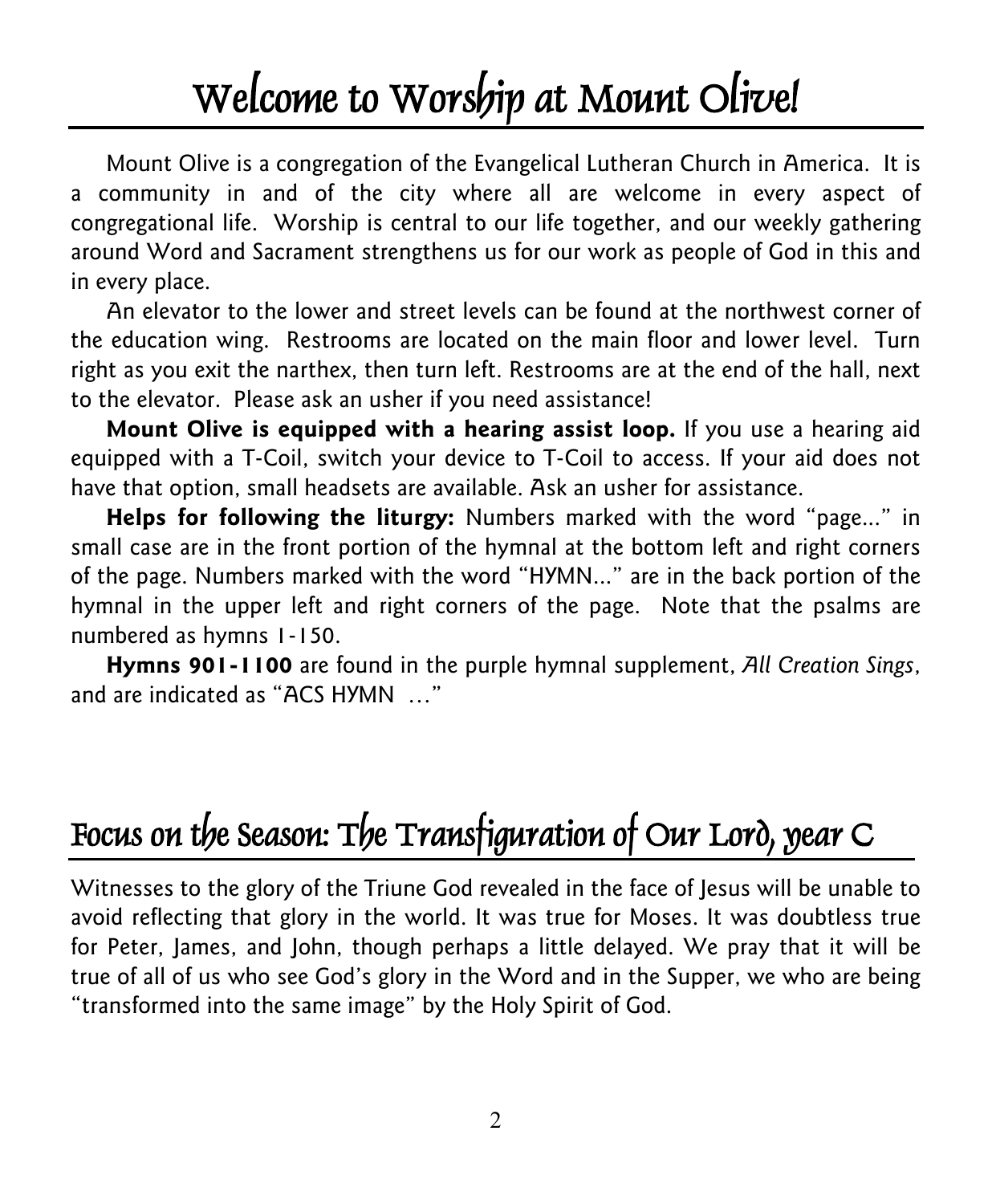# **Transfiguration of Our Lord**<br>February 27, 2022 + 9:00 & 11:00 a.m.

# The Entrance Liturgy

| PRELUDE:                                                                                                                                                                      | Fugue in C Major (BuxWV 174) |                                                   | Dietrich Buxtehude |
|-------------------------------------------------------------------------------------------------------------------------------------------------------------------------------|------------------------------|---------------------------------------------------|--------------------|
| AT THE PROCESSION<br>"How Good, Lord, to Be Here"<br>Stanza I – All<br>Stanza $2$ – Low voices<br>Stanza $3 - All$ , in harmony<br>Stanza 4 - Treble voices<br>Stanza 5 – All |                              | (facing the cross as it is carried into the nave) | <b>HYMN 315</b>    |
| THE GREETING                                                                                                                                                                  |                              |                                                   |                    |

- P The grace of our Lord Jesus Christ, the love of God, and the communion of the Holy Spirit be with you all.
- C **And also with you.**

#### HYMN OF PRAISE

"Glory to God" http://www.fileson.com/second/watch?com/second/watch?com/second/watch?com/second/watch?com/second/

PRAYER OF THE DAY

- P Let us pray. Holy God, mighty and immortal, you are beyond our knowing, yet we see your glory in the face of Jesus Christ. Transform us into the likeness of your Son, who renewed our humanity so that we may share in his divinity, Jesus Christ our Lord, who lives and reigns with you and the Holy Spirit, one God, now and forever.
- C **Amen.**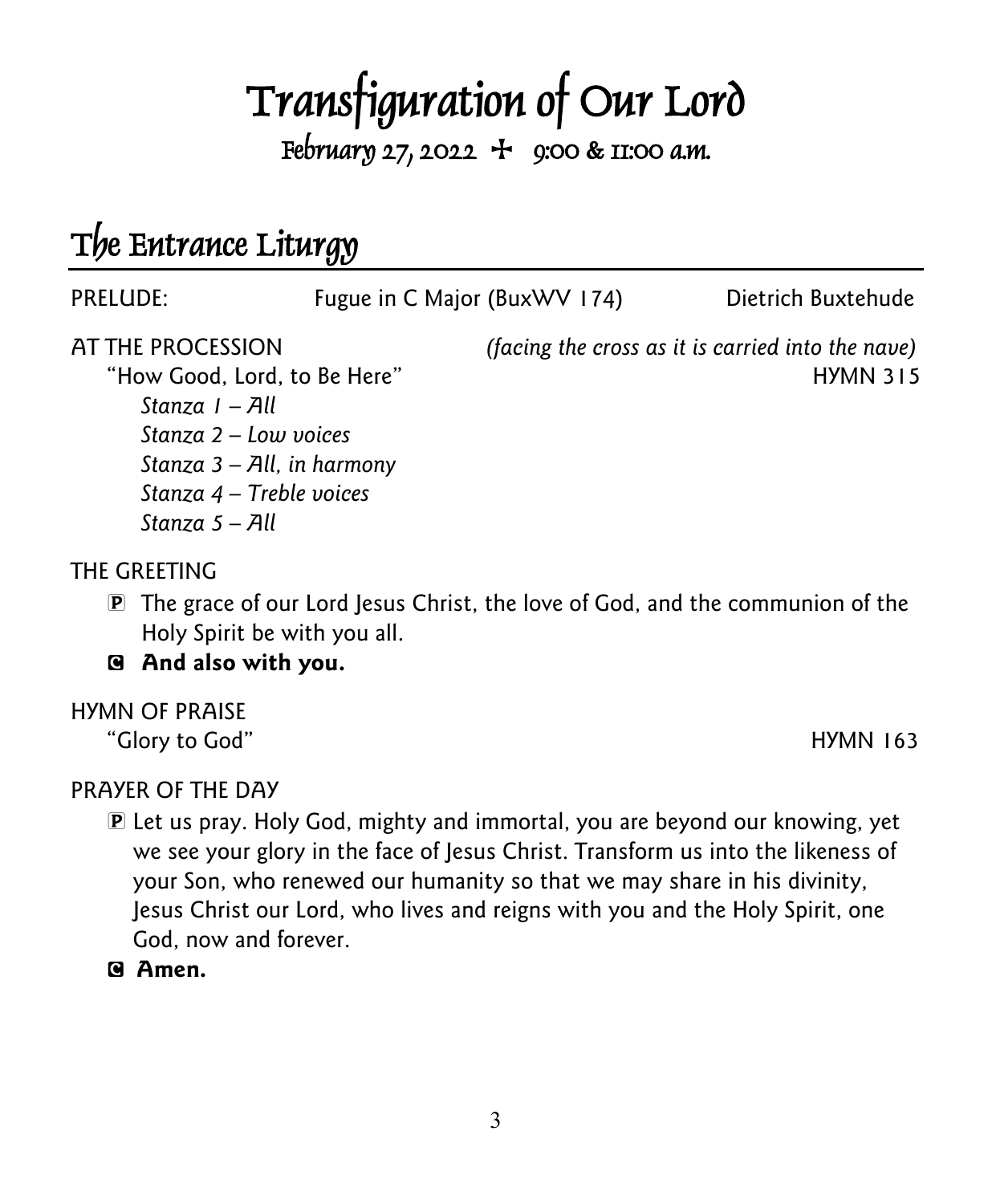#### FIRST READING: Exodus 34:29-35 *(seated)*

#### *Response:* C **Thanks be to God.**

#### PSALMODY: Psalm 99

*The antiphon is sung by all at the beginning and after verses 4 and 9.*



*The verses are sung in alternation, using the following tone. Odd-numbered verses are sung by the Choir; even-numbered verses are sung by the assembly.*



SECOND READING: 2 Corinthians 3:12—4:2

*Response:* C **Thanks be to God.**

GRADUAL HYMN *(standing to face the cross as it is carried into the assembly)*  "Jesus on the Mountain Peak" New York 1988, 2008, 2009, 2014, 2016, 2017, 2018, 2019, 2019, 2019, 2017, 2018, 20 *Stanzas 1-2 are sung before the reading. Stanzas 3-4 are sung following the reading.*

HOLY GOSPEL: Luke 9:28-36

| Response after the announcement: $\blacksquare$ Glory to you, O Lord. |  |
|-----------------------------------------------------------------------|--|
| Response after the conclusion: <sup>3</sup> Praise to you, O Christ.  |  |

*Please remain standing until the invocation has been pronounced.*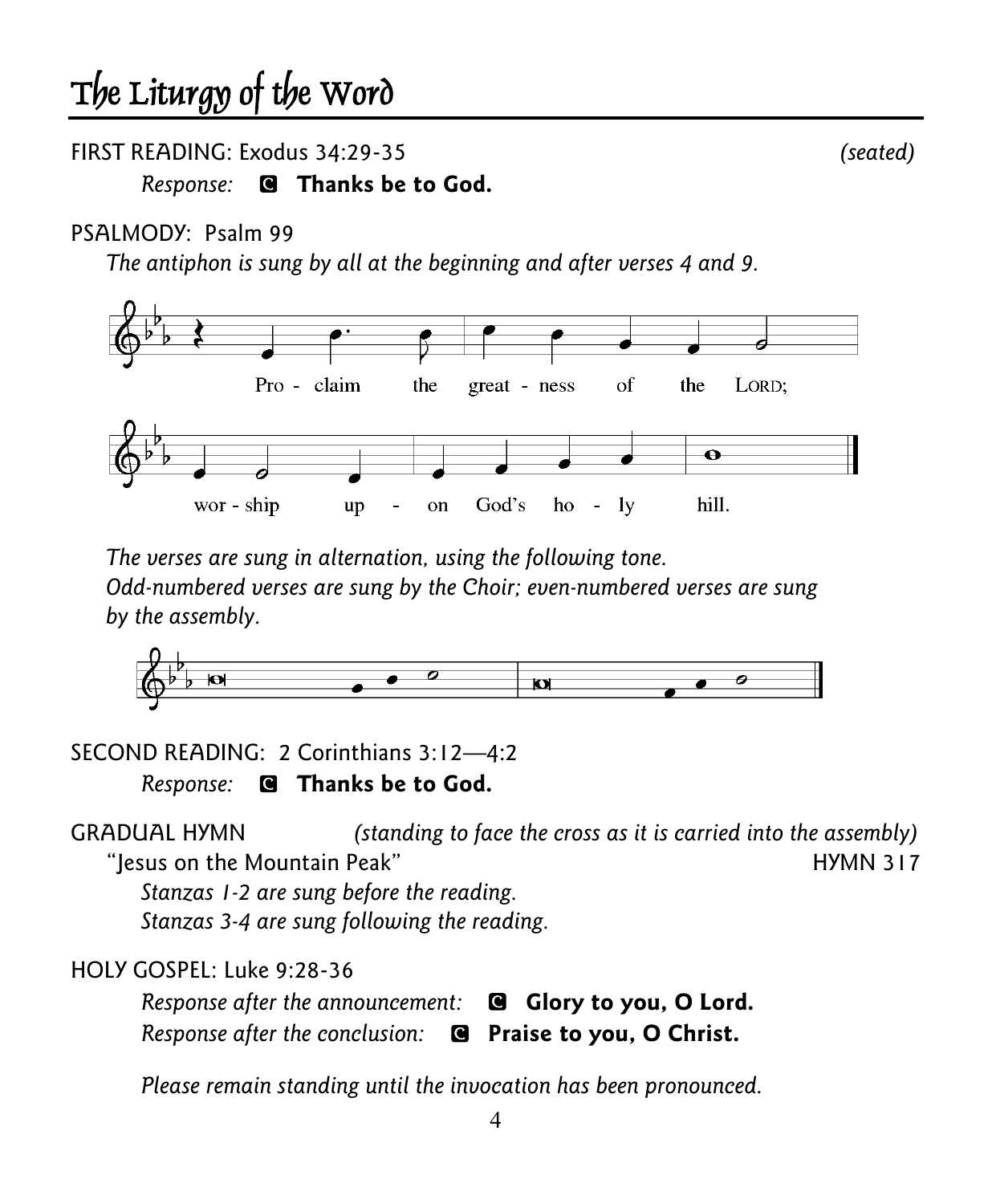SERMON **Cloudiness** Vicar Andrea Bonneville

*Following the sermon a brief silence is kept.*

#### HYMN OF THE DAY *(standing)*

"Christ, Be Our Light" National Action of the Hymn 715 *Stanza 2 – Low voices Stanza 5 – All Stanza 3 – All*

*Stanza 1 – All Stanza 4 – High voices*

(11:00) FAREWELL AND GODSPEED: Interim Cantor Dietrich Jessen

#### NICENE CREEDpage 104

PRAYERS OF INTERCESSION *(kneeling)*

*Response:* C **hear our prayer.**

*You are invited to share the peace with one another. Please consider bowing to each other as a sign of God's presence and an offering of Christ's peace, a long-standing practice at Mount Olive and in the greater Church.*

# The Liturgy of the Eucharistic Meal

#### AT THE OFFERING:

(9:00) "Herr Jesu Christ, dich zu uns wend" J. S. Bach, arr. Johann Gottfried Walther (11:00) "O Glorious Sight" David Cherwien *O Glorious Sight: In the form of God's light presence, Christ we see; Mystic present, past, and future unveiled into view; Transforming fire, reflected fair, Divinity revealed; Unseen is seen and eyes of prayer, Embrace the mystery. Lord, have mercy. O Giver of Light, By the rising hymns and voices may we see, By the holy sight of glory dedicate anew Our souls and flesh, our very breath, To a transfigured world, Unseen now see with eyes of faith Seen then in verity.* 

*Lord, have mercy. – Susan Palo Cherwien*

5

PEACE *(standing)*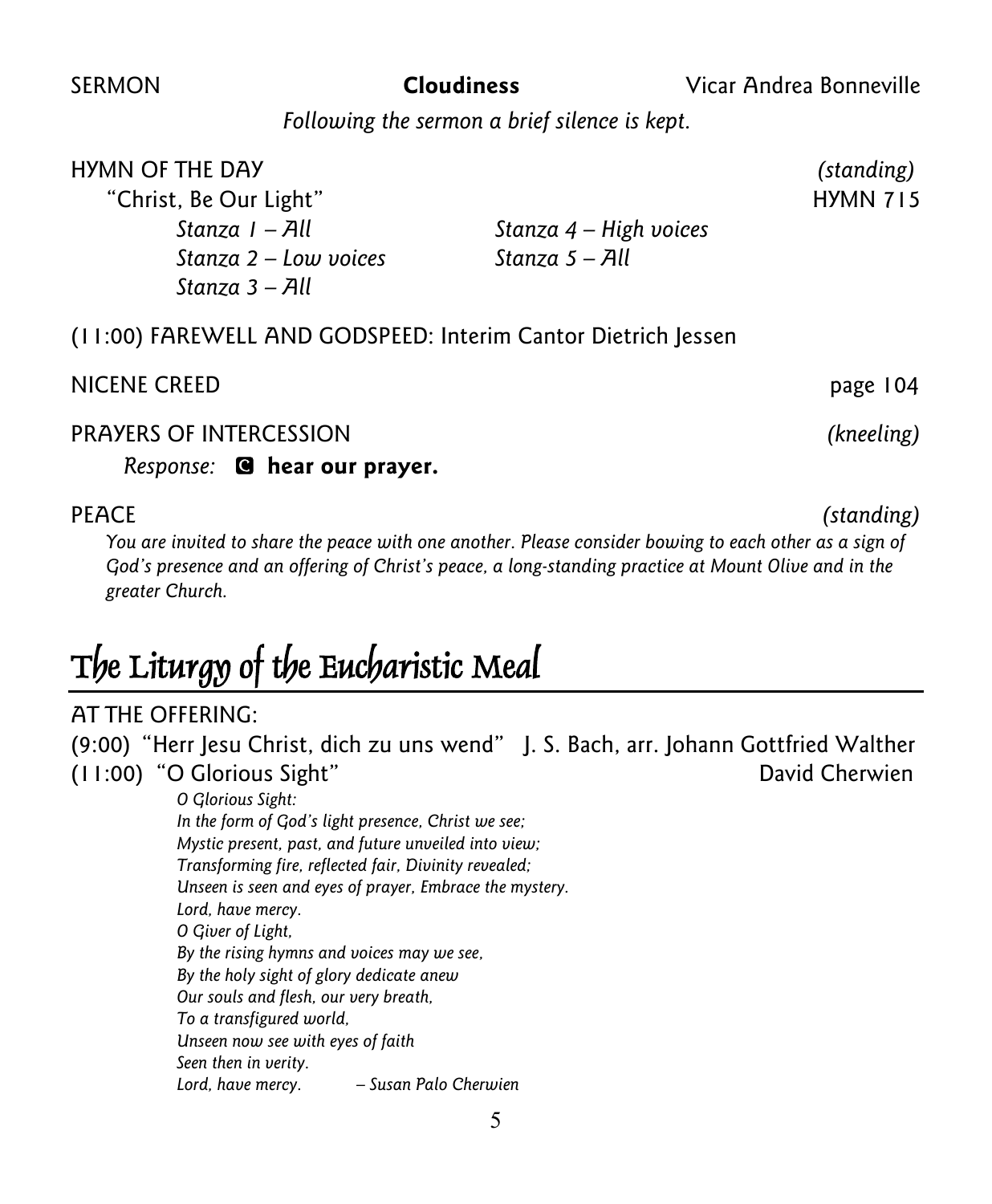|             | Eucharistic Prayer                                                                                                                                                                                                                                                                                                                                                                                               |               |  |
|-------------|------------------------------------------------------------------------------------------------------------------------------------------------------------------------------------------------------------------------------------------------------------------------------------------------------------------------------------------------------------------------------------------------------------------|---------------|--|
|             | <b>P</b> Blessed are you, O holy God, $\ldots$ the Lord's death until he comes.                                                                                                                                                                                                                                                                                                                                  |               |  |
|             | <b>E</b> Christ has died. Christ is risen. Christ will come again.                                                                                                                                                                                                                                                                                                                                               |               |  |
|             | <b>P</b> Remembering, therefore $\ldots$ holy and life-giving light.                                                                                                                                                                                                                                                                                                                                             |               |  |
|             | <b>G</b> Amen. Come, Lord Jesus.                                                                                                                                                                                                                                                                                                                                                                                 |               |  |
|             | <b>P</b> Send now, we pray $\ldots$ brilliance of Christ.                                                                                                                                                                                                                                                                                                                                                        |               |  |
|             | <b>Amen. Come, Holy Spirit.</b>                                                                                                                                                                                                                                                                                                                                                                                  |               |  |
| $ {\bf P} $ | To you, O God,  holy Church, now and forever.                                                                                                                                                                                                                                                                                                                                                                    |               |  |
|             | <b>G</b> Amen                                                                                                                                                                                                                                                                                                                                                                                                    |               |  |
|             | Lord's Prayer                                                                                                                                                                                                                                                                                                                                                                                                    | page 145      |  |
|             | "Our Father in heaven"                                                                                                                                                                                                                                                                                                                                                                                           |               |  |
|             | AT THE COMMUNION<br>All are welcome to God's Table of grace. Receive the bread, and then the wine by drinking from the first<br>cup or dipping the bread in the second cup. The bread is gluten-free.<br>Please keep your mask on until you are ready to eat or drink, and put it back on right away.<br>If you are unable to come forward, please alert an usher, and the ministers will bring the meal to you. | (seated)      |  |
|             | "Lamb of God"                                                                                                                                                                                                                                                                                                                                                                                                    | page 146      |  |
|             | "You, Lord, Are Both Lamb and Shepherd"<br>Stanza I - All<br>Stanza $2$ – Low voices<br>Stanza 3 - Treble voices<br>Stanza 4 - All                                                                                                                                                                                                                                                                               | ACS HYMN 954  |  |
|             | "O Beauty Ever Ancient"<br>Stanza I - All<br>Stanza 2 - Treble voices<br>Stanza $3 -$ Low voices                                                                                                                                                                                                                                                                                                                 | ACS HYMN 1100 |  |

#### GREAT THANKSGIVING **page 144**

**OFFERTORY** 

*Stanza 4 – All*

6

"Be Thou My Vision" National Contract of the HYMN 793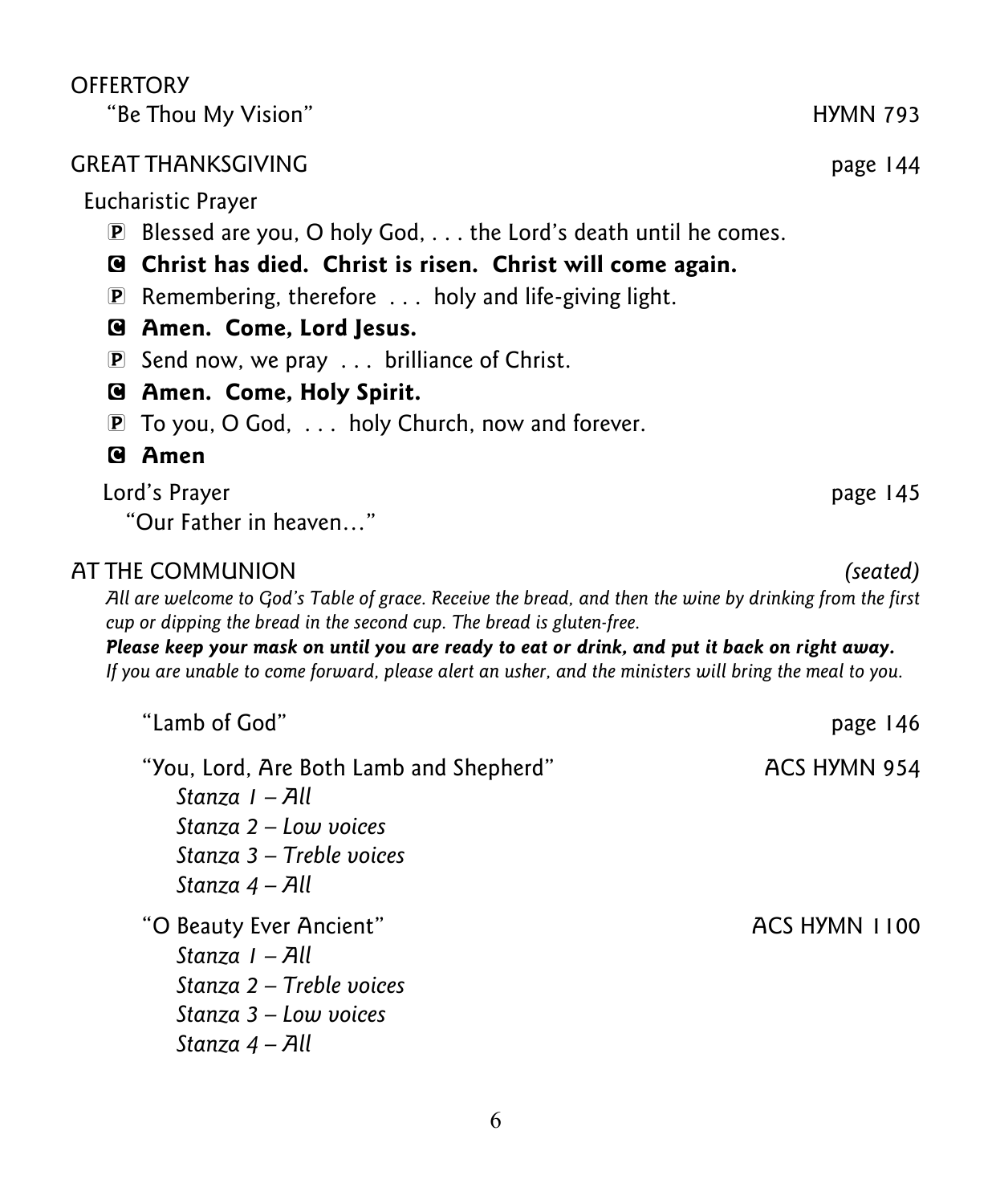*After all have communed:*

| <b>COMMUNION BLESSING</b>                     | (standing) |
|-----------------------------------------------|------------|
| Response: <b>@ Amen.</b>                      |            |
| POST-COMMUNION CANTICLE                       |            |
| "Now, Lord, You Let Your Servant Go in Peace" | HYMN 201   |

#### PRAYER AFTER COMMUNION

*Response:* C **Amen.**

# The Liturgy of Sending

BLESSING

*Response:* C **Amen.**

(11:00) HYMN AT THE RETIRING PROCESSION "Alleluia, Song of Gladness" extending the HYMN 318 *Stanzas 2 and 3 may be sung in harmony.*

#### DISMISSAL

A Go in peace to love and serve as Christ.

C **Thanks be to God.**

POSTLUDE: Improvisation

*The flowers on the altar are given to the glory of God by Gene Janssen, in memory of his parents Roy and Esther, and his siblings, Virgil, Reona, Wayne, and Judy.*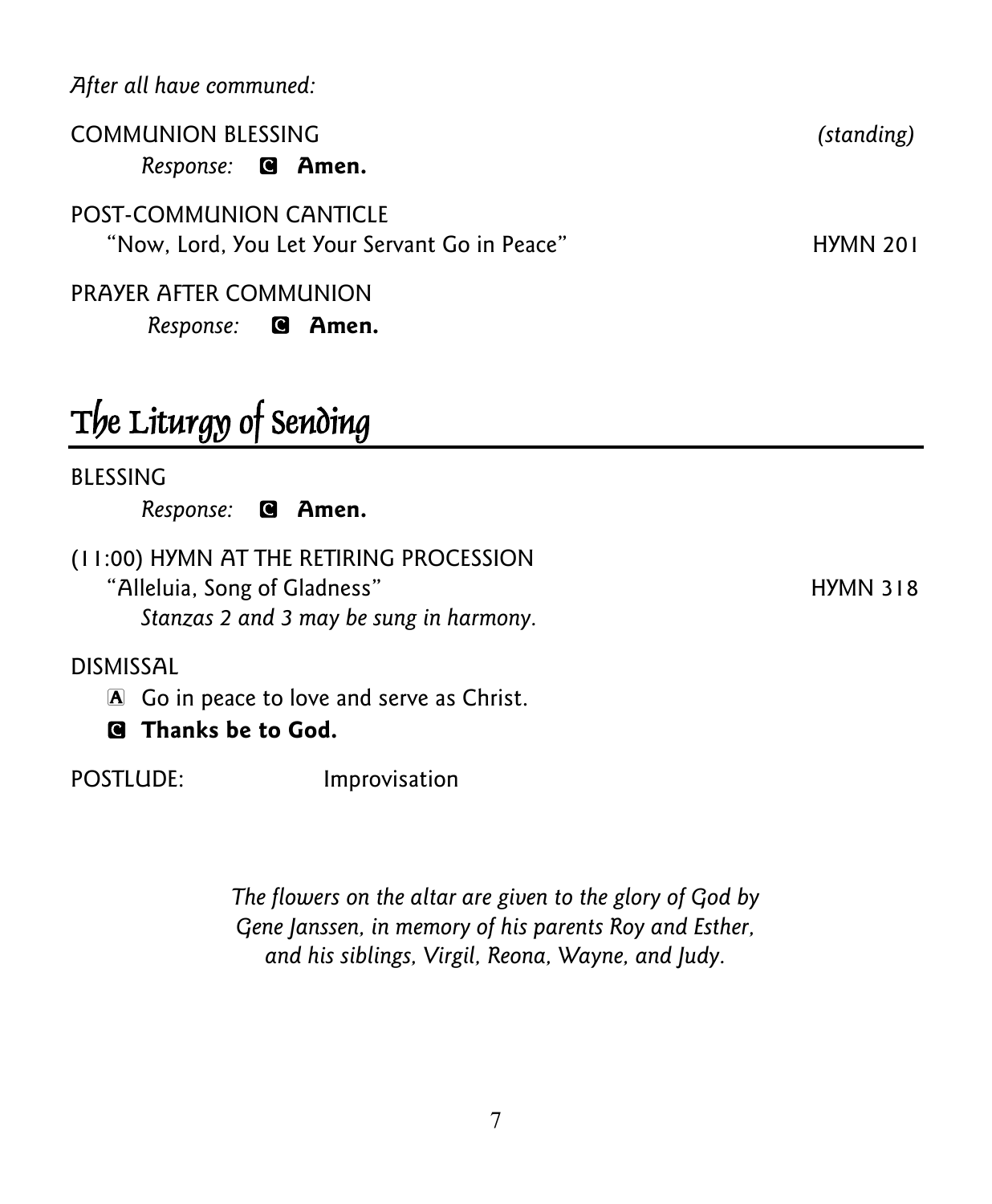## **WORSHIP LEADERS**

| <b>Presiding Minister</b> Pastor Joseph Crippen |
|-------------------------------------------------|
| Vicar Andrea Bonneville                         |
| Interim Cantor Dietrich Jessen                  |
| <b>Brad Nelson</b>                              |
| David Anderson                                  |
| Wes Huisinga                                    |
| Reid Peterson                                   |
|                                                 |

|                              | 9:00              | 11:00                     |
|------------------------------|-------------------|---------------------------|
| Lectors                      | David Hellerich   | Eric Manuel               |
| <b>Acolytes</b>              | Thomas Fenner $6$ | Amy Thompson,             |
|                              | <b>Tim Sneer</b>  | Kat Campbell Johnson      |
| Ushers                       | Rob & Lynn Ruff   | Greg Murphy, Brian Jacobs |
| Altar Guild                  | Lynn Ruff         | Mary Crippen              |
| Bob Christenson & Beth Gaede |                   |                           |

## **WORSHIP LEADERS FOR NEXT SUNDAY, MARCH 6**

\_\_\_\_\_\_\_\_\_\_\_\_\_\_\_\_\_\_\_\_\_\_\_\_\_\_\_\_\_\_\_\_\_\_\_\_\_\_\_\_\_\_\_\_\_\_\_\_\_\_\_\_\_\_\_\_\_\_\_\_\_\_\_\_\_\_\_\_\_\_\_\_\_\_\_\_\_\_

 **Presiding Minister & Preacher** Pastor Joseph Crippen Livestream

**Organist** Cantor David Cherwien **Sacristan** Adam Krueger **Assisting Minister** Kat Campbell Johnson **Eucharistic Minister** Vicar Andrea Bonneville

|                 | 9:00                                         | 11:00                         |
|-----------------|----------------------------------------------|-------------------------------|
| Lectors         | Diana Hellerman                              | Judy Graves                   |
| <b>Acolytes</b> | Al Bipes, Thomas Fenner                      | Nicholas Johnson, Eric Manuel |
| Ushers          | Michael Lansing,                             | David Anderson, Chuck Reyer   |
|                 | Hans Tisberger                               |                               |
| Altar Guild     | Cynthia Prosek Katherine Hanson Mary Crippen |                               |
|                 |                                              |                               |

*\* Cantor David Cherwien is on sabbatical leave until March 1, 2022.*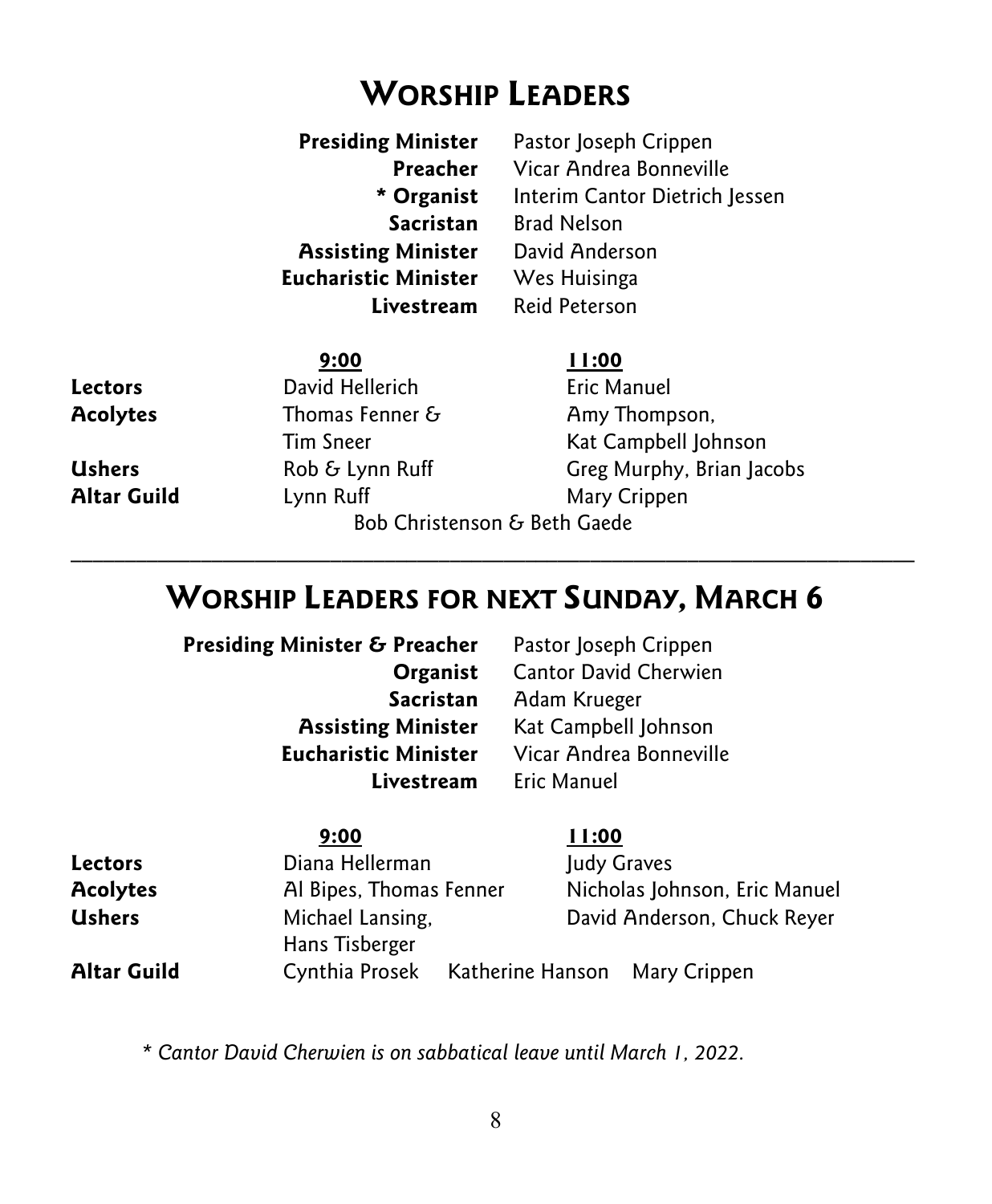## **THIS WEEK AT MOUNT OLIVE**

### *Sunday, February 27* – Transfiguration of Our Lord

*9:00 am Holy Eucharist* 

*11:00 am Holy Eucharist (also streamed online)*

**Tuesday, March 1** – George Herbert, hymnwriter

Noon Bible Study (in person and online)

### **Wednesday, March 2 –** Ash Wednesday; John Wesley and Charles Wesley, renewers of the church

9:00 am Staff meeting Noon Ash Wednesday Eucharist 7:00 pm Ash Wednesday Eucharist No Cantorei rehearsal this evening

#### **Thursday, March 3**

7:00 pm Narcotics Anonymous

#### **Friday, March 4**

7:00 pm Recovery Group

#### **Saturday, March 5**

1-3 pm Prayer Shawl group

#### *Sunday, March 6* – First Sunday in Lent

- *9:00 am Holy Eucharist*
- *11:00 am Holy Eucharist (also streamed online)*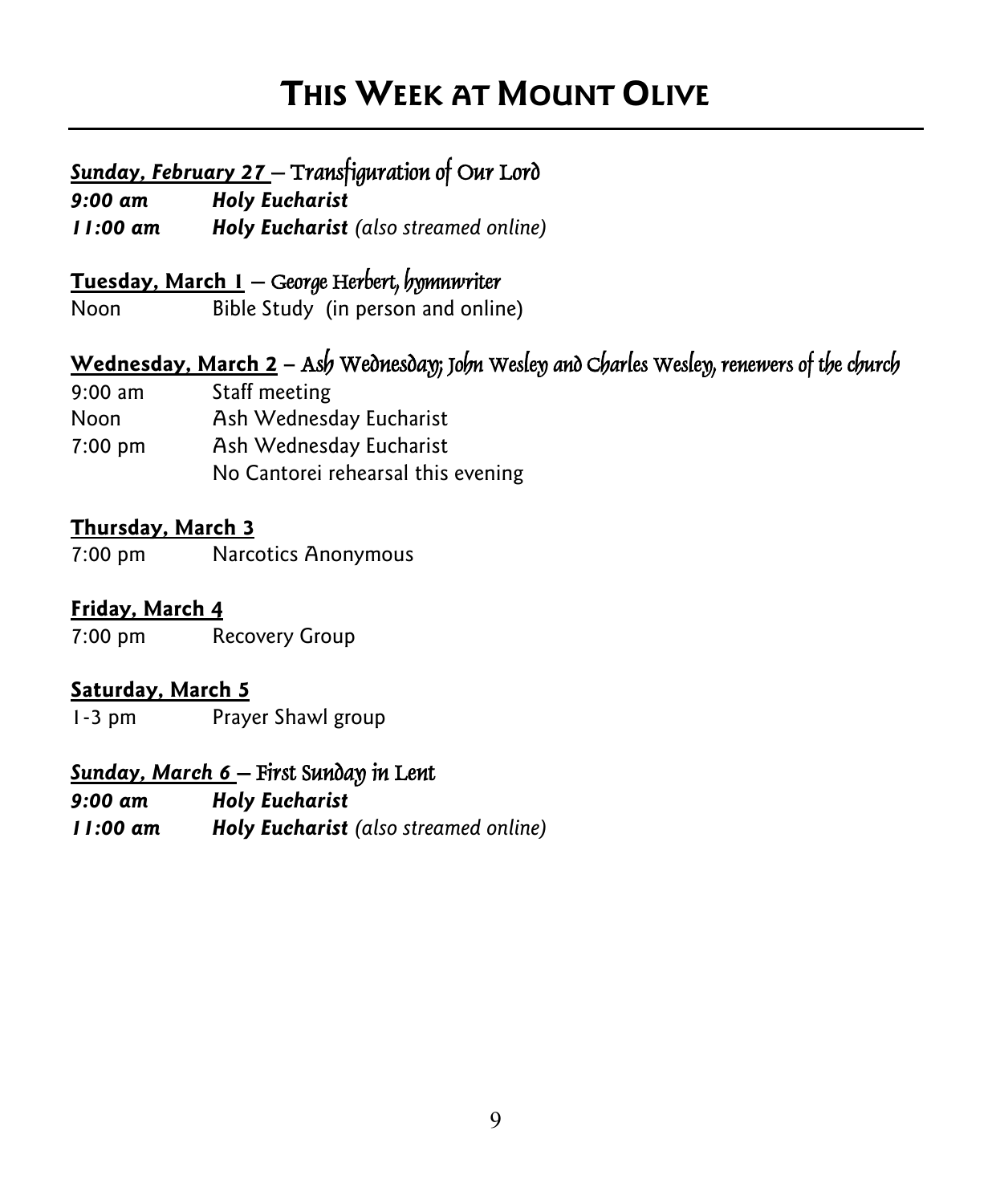### **OUR LIFE TOGETHER**

- **Please pray throughout the week for the following persons:** Julia Adams; Joe & Elizabeth Beissel, Dennis Bidwell; Mary Dodgson; Nancy Flatgard; Leila Froehlich; Leanna Kloempken; Mary Lee; Carla Manuel; Carolyn Mowery; Rhoda Nelson; George Oelfke; Jerry Ostlund; Russ Pearson; John Salveson; Pariann Schenk; John Wall; James Wilkes; the family of Jake and Dannielle Lerum, relatives of Nancy Anderson; Tommie and Susie Hunter, Danna Nelson, Gerry Coleman, friends of Jim Bargmann; Tom McCarr, friend of Keith Bartz; Cassandra Thompson, friend of Al Bostelmann; Sara Brunette and Marna Dahlgren, daughter-in-law and friend of CJ Brunette; Arthur Kaemmer, friend of David Bryce; Lela Frazier, sister of Irene Campbell; Mattisyn, friend of Kat Campbell Johnson; David Yoblick, brother-in-law of Lora & Allen Dundek; Kristin Eklund-Johnson, Greg Eklund, Ryan Snelling, daughter, son, and friend of Harry & Jeanette Eklund; Aimee Engebretson; Joyce Schoenfield, sister of Marilyn Gebauer; Joe & Brenda Patnaude, friends of Tom Graves & Ginny Agresti; David G. Gutierrez, Sr., Chris and David Gutierrez, Jr., father and brothers of Consuelo Gutierrez-Crosby; Carol Halter (missionary in Hong Kong), friend of Eunice Hafemeister; Hilde Dobberpuhl, sister of Eunice Hafemeister and aunt of Linda Hafemeister; Cat Robinette, friend of Emily Hellerich; Maribeth, friend of Peggy Hoeft; Tami Huisinga, relative of Wes Huisinga; Craig Cunningham, brother-in-law of Brian Jacobs; Kevin Lyndsley, former member of Mount Olive; Barbara Dahl, sister of Carla Manuel; Dani Olson, Harper Linquist, Steve Camper, relatives and friend of Julie Manuel; Jan McCuen, mother of Matt McCuen; Brad Krider, friend of Rachel Meurett; John Lee Molbert, father of Chandler Molbert; Martha Johnson, sister of Rhoda Nelson and aunt of Sherry Nelson; Kathleen Austad, sister of Jerry Ostlund; Sigrid Johnson, friend of Jean & Doug Parish and Donna & Mike Wolsted; Vince DeLusia, friend of Cynthia Prosek; Sue Smith and Steve Swanson, friends of Dwight Penas & Kathy Thurston; Jolie Melana Meshbesher, friend of Robin Rayfield; Leila Jeffers, mother of Lynn and Lisa Ruff; Miranda Alvis, niece of Tim Sneer; Carrie, friend of Paul & Melissa Stone; Mary Peterson, friend of Kathy Thurston; David Duran, friend of Kevin Vazquez; Andrew Wiechman, son of Grace Wiechman; Julius Underwood, grandson of James Wilkes; Tommie & Susie Hunter; Barbara C. Johnson, friends of Mount Olive.
- **Of thanksgiving at the birth of a child:** Isaac John, son of Martha and Ian O'Neill, and grandson of Pr. Joseph and Mary Crippen.
- **For those in hospice care:** Evelyn Royce.
- **At the death of:** Norma Pera, sister of Eunice Hafemeister and aunt of Linda Hafemeister.
- **For those celebrating their baptism anniversaries this week:** Diana Hellerman, Amy Thompson, and Patrick Haggerty
- **Prayers** for all in the health care system here and around the world who put their lives at risk to care for those infected with COVID-19 and caring for all others who are ill as well.
- **Our continual prayers are offered for peace:** We pray for all of the world's governments, leaders and peoples, especially for those who work overseas toward peace: Solveig & Philip, daughter and son-in-law of Karen Johnson; and Tyson Crosby, relative of the Crosby family.
- **We remember the saints who have gone before us:**  *The commemorations are listed on page 11 of worship folder.*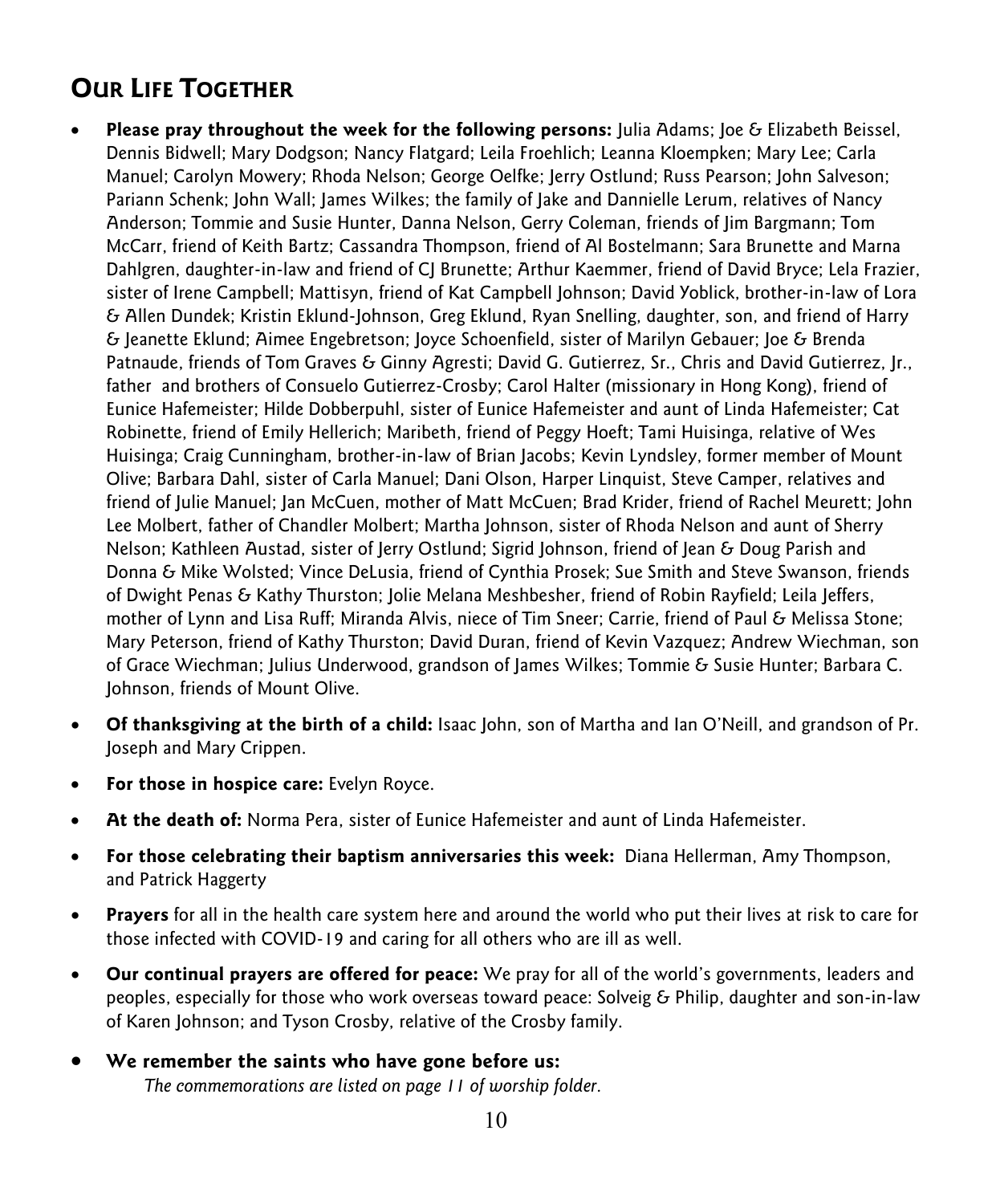## *The Commemorations*

**March 1:** *George Herbert, hymnwriter, died 1633* - An excellent scholar, Herbert served briefly in the English parliament, then became a parish priest. He was known for devoted care of his parishioners, as well as for writing poetry and hymns, including "Come, my way, my truth, my life." He died at age 40.

**March 2:** *John Wesley, died 1791; Charles Wesley, died 1788; renewers of the church -* These brothers led a revival originally intended to remain within the Church of England, one that involved frequent communion and advocacy for the poor. Except for a brief time in America, they worked in England. Charles was also a prolific hymn writer. After their deaths, their work led to the formation of the Methodist Church.